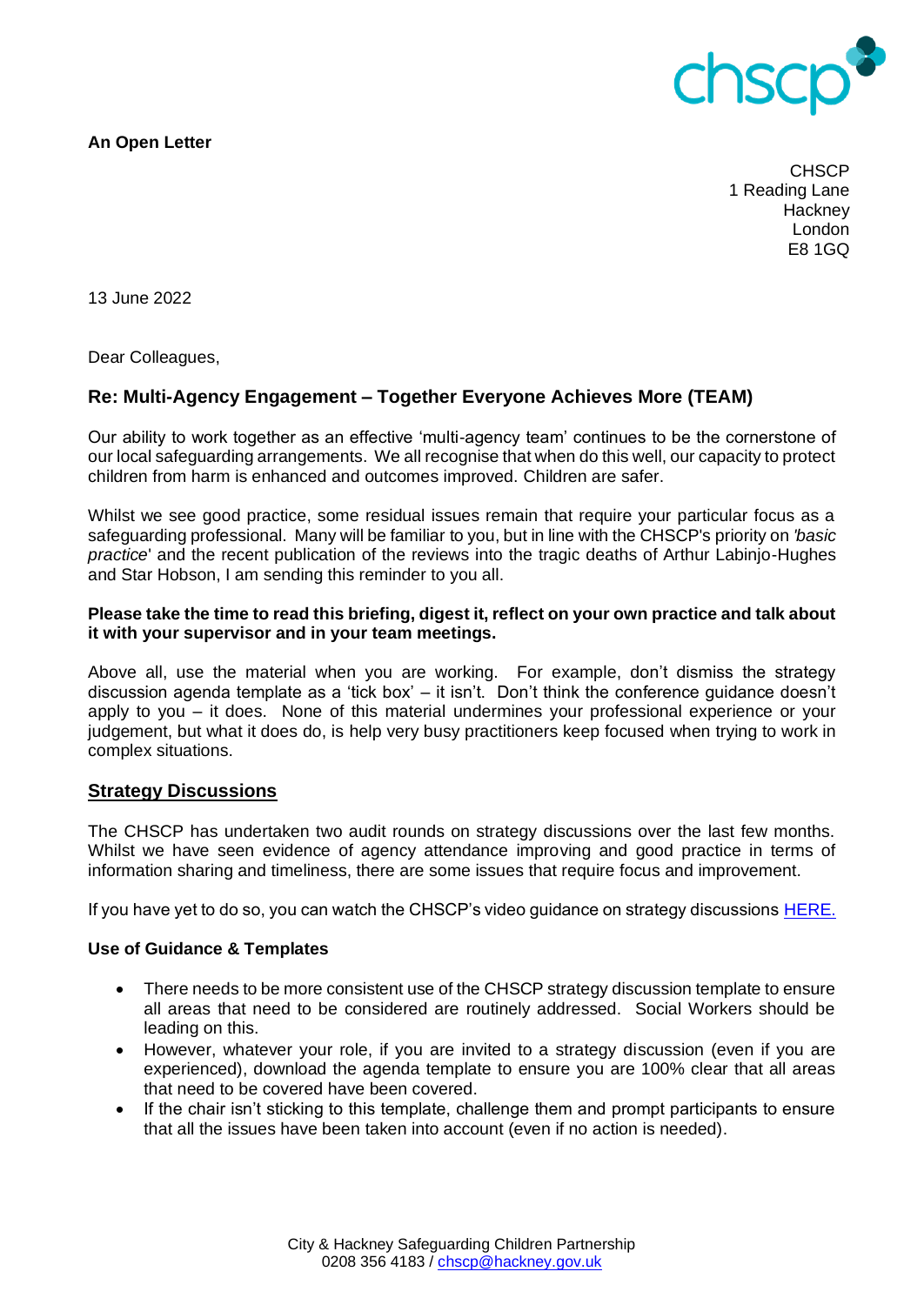

## **Significant Others**

- Professionals need to understand the significant relationships in a child's life, *'including their extended family or peer network, and to build a picture of the child's experiences that draws on their views and listens to their concerns'.*
- In this context, all information about other household members or significant adults connected to a child needs to be factored into the strategy discussion process. This helps identify the potential risks that some of those individuals might pose, as well as understanding the protection that some can afford. This is a simple message and one that requires absolute compliance.

## **Active Anti-Racist Practice**

• There has been some excellent work locally on anti-racism, but we need to evidence this and make sure our practice is 'actively' anti-racist. Making sure strategy discussions improve how they consider the impact of ethnicity, culture, identify and discrimination is one simple way to help show we mean what we say. The agenda template has a section on this. Make sure this aspect is routinely covered and not considered an afterthought or irrelevant to mitigating harm.

## **Minutes**

• Detailed minutes are needed in all cases, including for those strategy discussions held on open cases. Again, this is not complicated. This is routine. If you attend a meeting and don't receive the minutes, you also have a responsibility to chase them.

## **Background Information**

• Some of the audited strategy discussions on open cases omitted the full background history (likely on the assumption that practitioners knew the case). When assessing risk in families, this inevitably includes looking at what has gone before. Don't make the mistake that this isn't relevant at the strategy discussion stage. Whilst more detailed analysis can follow, considering patterns of behaviour or repeated incidents needs to be a fundamental part of the discussion to ensure safe and effective planning.

# **Child Protection Conferences**

Last year, the CHSCP audited this area of practice. Whilst much good practice was seen, several recommendations for improvement were identified. To support this area of practice, the CHSCP has released a new video guide to complement the existing material available on our website. Please take the time to watch this by visiting our webpage: **HERE.** 

## **Attendance**

- If invited, there is an expectation that you attend a Child Protection Conferences and that you prioritise this in your diary.
- Without quoracy and the right people being there, our collective understanding of risk and our ability to mitigate this for children will be hindered.
- In those exceptional circumstances where you are invited but unable to attend for unavoidable reasons, you should:
	- Inform the conference administrator;